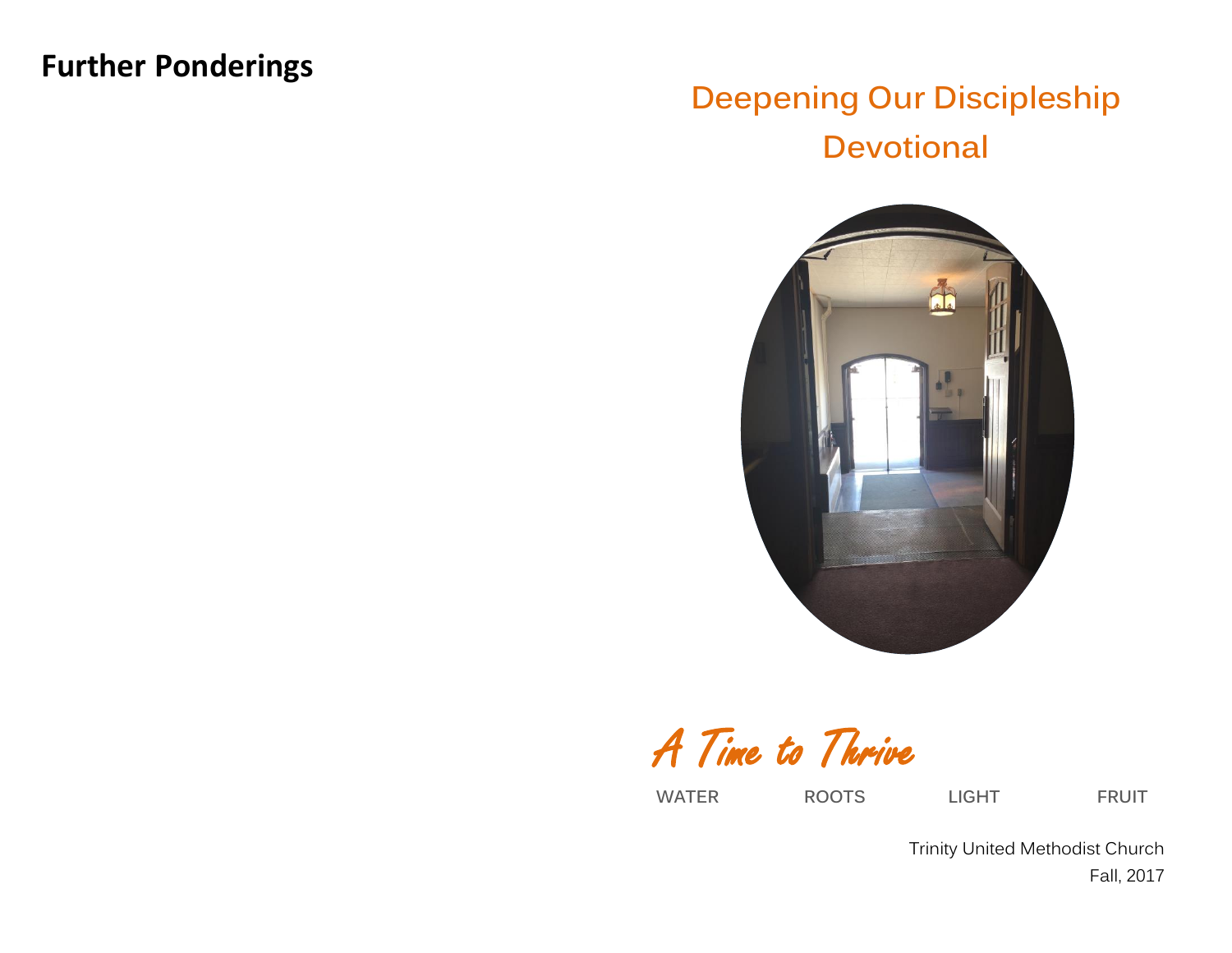#### **Looking In (Personal Evaluation)**

- o I can name numerous people who I look up to for the way that they have influenced me.
- o I find it challenging to stay motivated when I can't always see the fruits of my labor.
- o Most people who know me can see evidence of my faith in the way I interact with others.
- o I tend to keep my faith life separate from other aspects of my life.

# **Looking Up (God's Leading)**

- o My relationship with Christ informs the choices I make on a daily basis.
- o I struggle to let God guide my decisions.
- o I know that I could do more to grow closer to God.
- o I sense that God is leading me to take a next step on my faith journey.

# **Looking Out (New Possibilities)**

- o I believe that I could rearrange my life to put more time into strengthening my relationship with Christ.
- o I would like to explore ways to reallocate my resources that they might be better used to bear fruit in our community.
- o I want to commit to mentor someone else in his/her discipleship.

# **Prayerful Pondering**

For a stronger connection to God for a more fruitful life.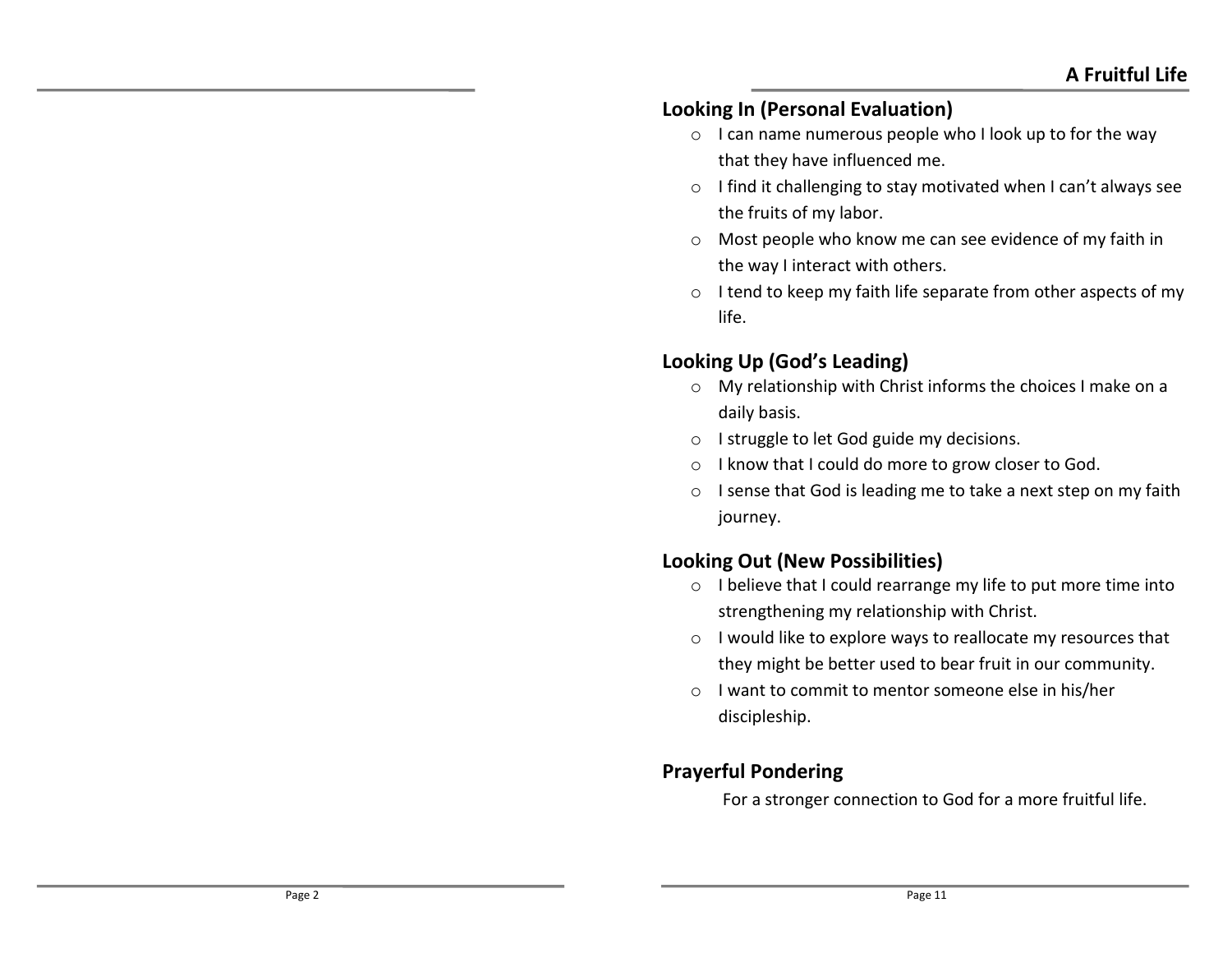#### November 5 **A Fruitful Life** John 15:4-5

Jesus said, *"Remain in me, and I will remain in you. A branch can't produce fruit by itself, but must remain in the vine. Likewise, you can't produce fruit unless you remain in me. I am the vine; you are the branches. If you remain in me and I in you, then you will produce much fruit. Without me, you can't do anything.*

#### **Questions for Reflection**:

1. Being a positive influence is an example of a "fruitful life". Name three persons who have had a positive influence on your life.

2. How is my life bearing fruit?

3. How is God leading me to be more fruitful?

This journal is about you. It's about what God has done, is doing, and wants to do in your life and through your life. It's a tool we developed to help you process through some of the topics we will be discussing during our deepening our discipleship gatherings and in worship next month. We invite you to consider the question: **How is God calling you to invest yourself more deeply in God's mission through Trinity?**

We won't ask you to give this journal back to us. We want you to keep it, to refer back to it, and ultimately, to reflect on the thoughts you've had and the notes you've made.

Some of the questions asked in this journal may be easy for you to answer. Others may take time to really think through. Our hope is that as you spend time thinking about the impact you can make through generosity, this simple notebook will become a catalyst that helps you clarify what matters most to you, how God wants to work through your life and resources, and the next steps you plan to take.

No matter where you are on your journey of spiritual growth with God, we absolutely believe that God has more to come and that the most life-changing, the most influential, and the most personally engaging days of your life still lie ahead. It's our privilege to press on with you as you follow after Christ.

May God continue to lead you to a life of faith that pushes you to THRIVE.

Yours on the journey,

Pastor Dave Harris Pastor Megan Croy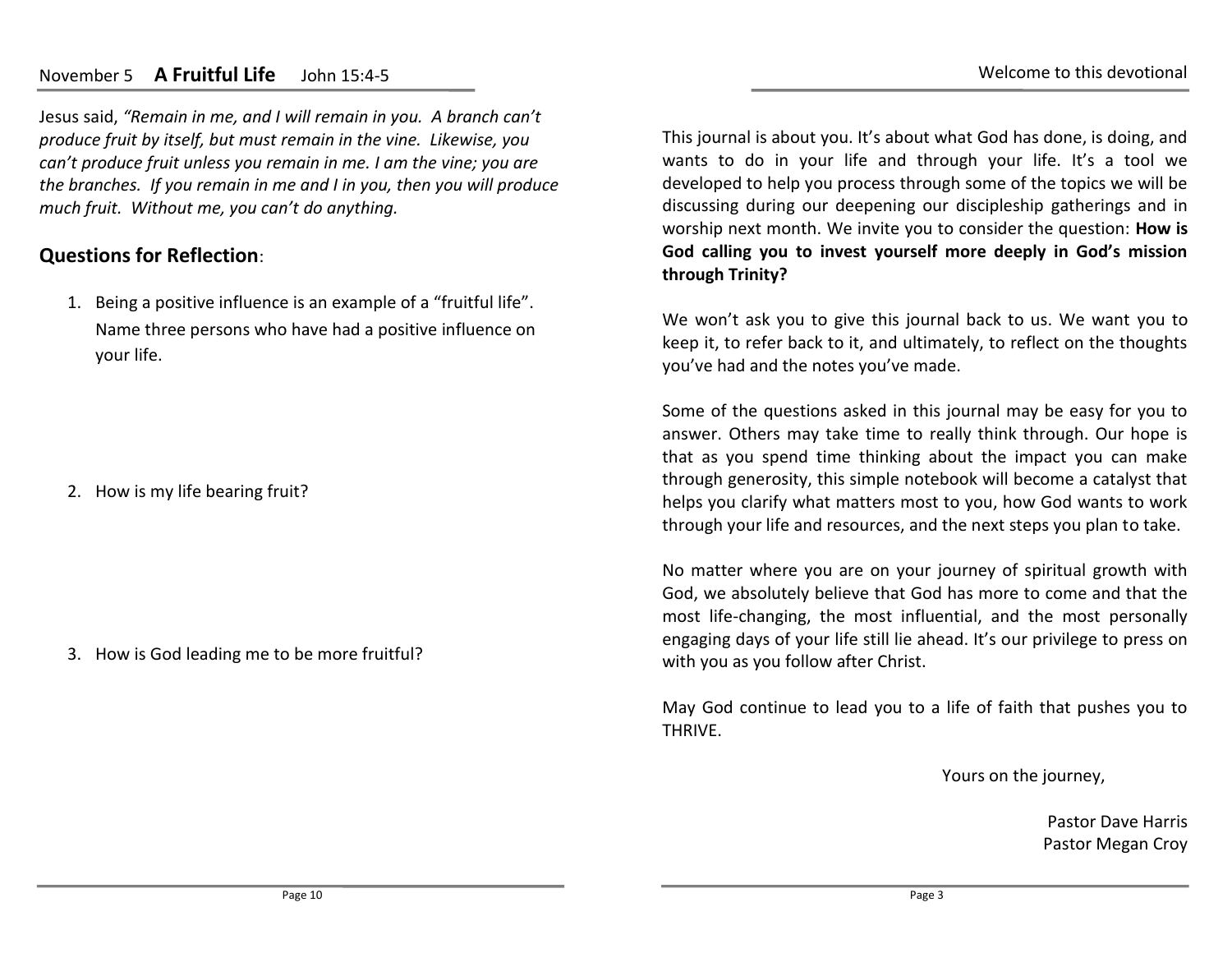#### October 15 **Water of Life** John 4:13-14

*Jesus answered, "Everyone who drinks this water will be thirsty again, but whoever drinks from the water that I will give will never be thirsty again. The water that I give him will become in those who drink it a spring of water that bubbles up into eternal life."*

#### **Questions for Reflection**:

1. In my everyday life, what kind of things do I "thirst" for the most?

2. When I think about my relationship with God, for what do I thirst?

3. What three things can I do to improve my relationship with Christ?

#### **Looking In (Personal Evaluation)**

- o I try to forget about the darkest moments of my life.
- o I feel that I am always living in darkness.
- o I try to hide my problems from most people.
- o People often feel comfortable telling me their problems.
- o There are times in my life when I have been so thankful to have God to get me through.

#### **Looking Up (God's Leading)**

- o I want to remember to lean into God during the darkness in life.
- o I will look for God's presence in my every day life.
- o I will seek God's guidance to look for ways to respond to others with goodness, justice and truth.

## **Looking Out (New Possibilities)**

- o I will watch for ways where I can do all the good I can, in all the means I can, in all the ways I can, in all the places I can, at all the times I can, to all the people I can.
- o I will treat everyone I meet justly.
- o I will use Jesus as a model to transform a practice or a relationship from darkness to light.

## **Prayerful Pondering**

For God's guidance in my life choices.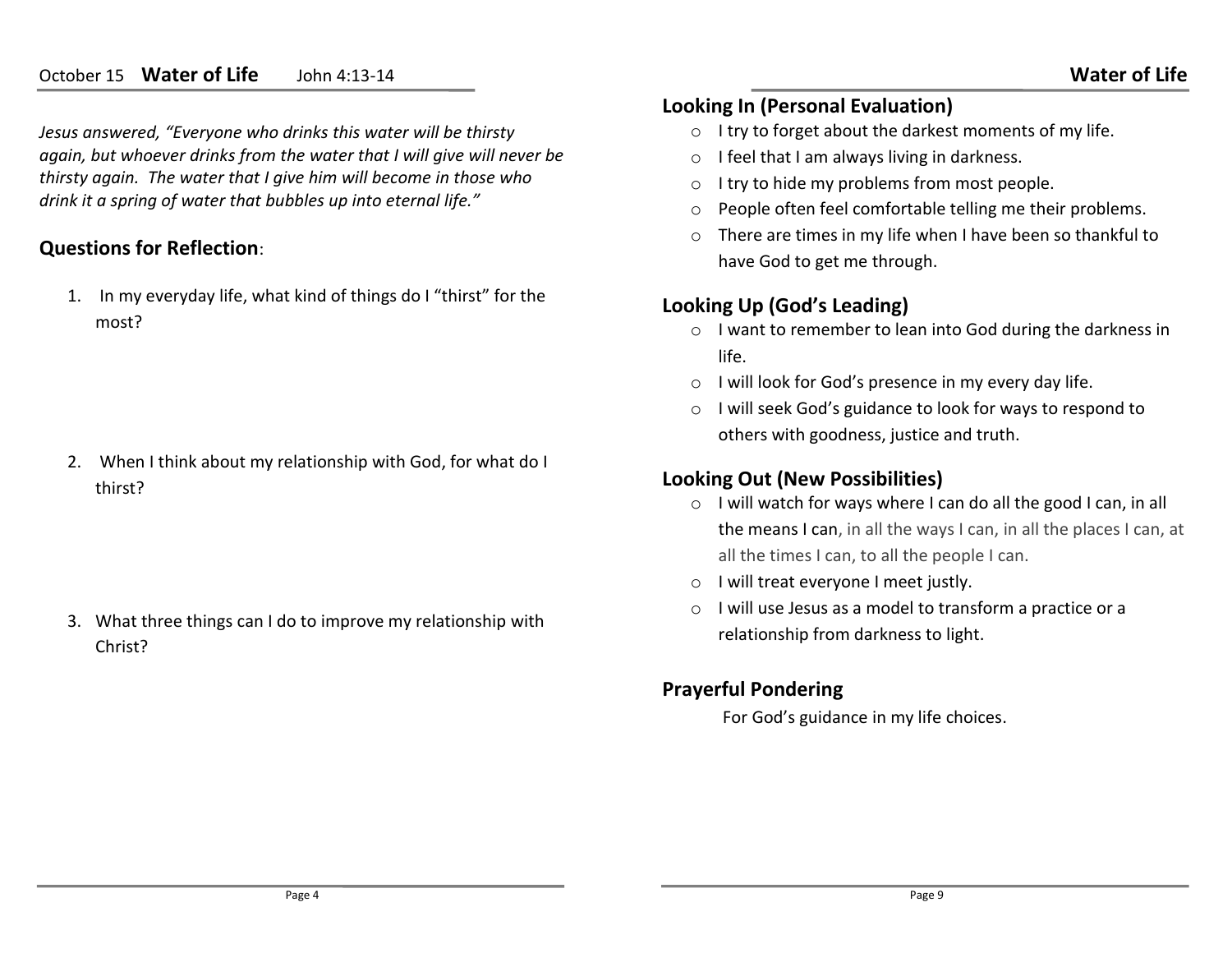#### Oct 24 **Living in the Light** Ephesians 5:8-9

*You were once darkness, but now you are light in the Lord, so live your life as children of light. Light produces fruit that consists of every sort of goodness, justice and truth.* 

#### **Questions for Reflection**:

1. How have I experienced darkness in my life?

2. What is motivating me to live more in light?

3. How can I live in "all goodness, justice and truth"?

#### **Looking In (Personal Evaluation)**

- o I often find myself wanting more out of life.
- $\circ$  I am typically pretty content with what I have.
- o I am thirsty for deeper relationships
- o I have trouble making sure my priorities are in line with my faith.

# **Looking Up (God's Leading)**

- o I want to pray more regularly to strengthen my relationship with God.
- o I will worship God with my whole heart, mind and soul.
- o I commit to start each day by taking time with God.

# **Looking Out (New Possibilities)**

- o I want to connect with people both in and outside the church to engage in faith forming conversation.
- o I could dream of new ways to engage in study and acts of service that connect the church to the community.
- o I will examine my resources of time, money, and talents to better align my priorities with my values.

## **Prayerful Pondering**

To be filled with the soul-refreshing love of Jesus.